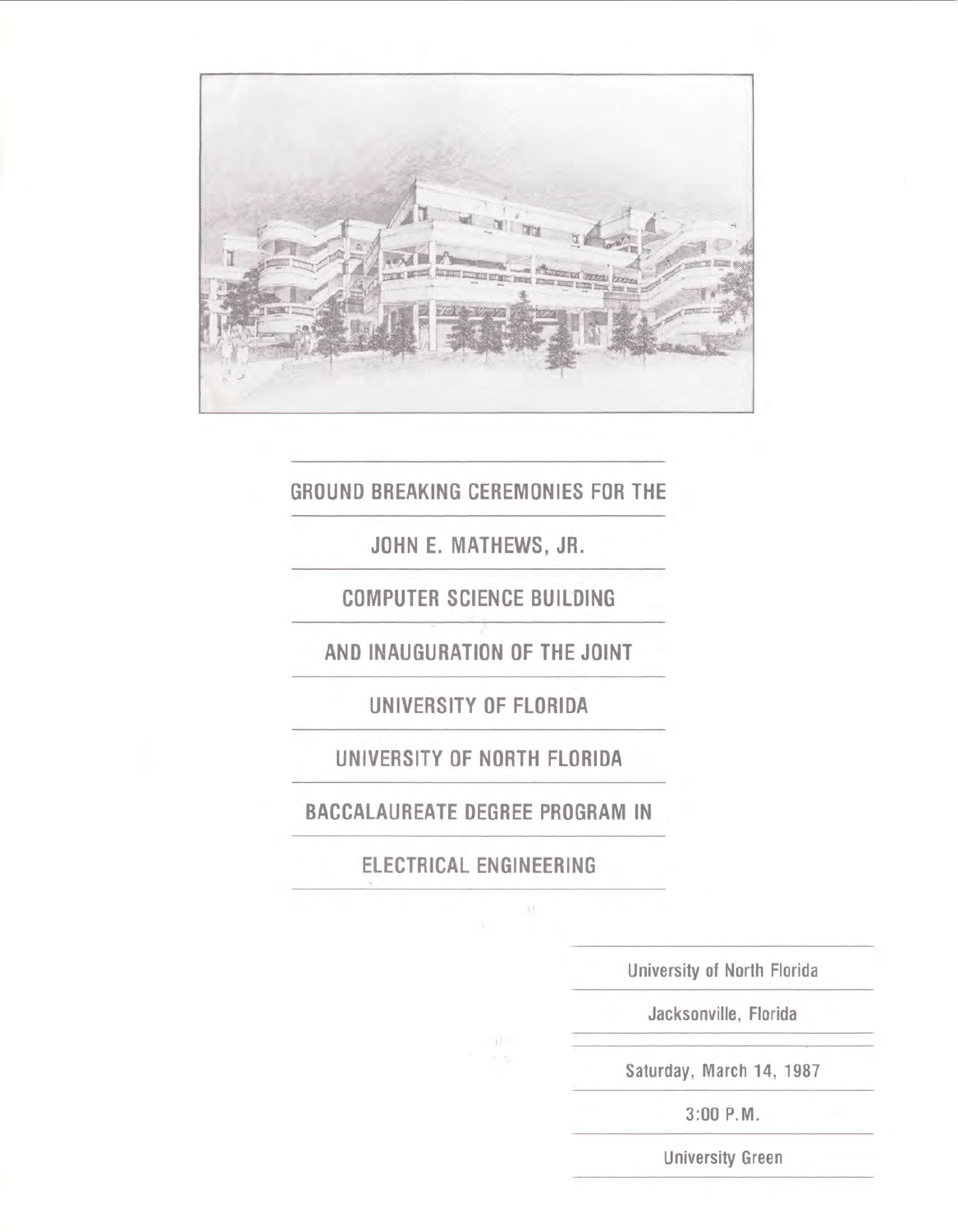# **JOHN E. MATHEWS, JR.**

That the University of North Florida's new computer and information sciences building will be named for John E. "Jack" Mathews, Jr., is fitting tribute to the man whose vision and determination is credited by many state and area leaders as responsible for UNF's creation some 21 years ago.

Jack Mathews was a freshman senator when he surveyed the educational landscape in his home district and found it to be "the most educationally starved community of its size in the nation."

Such a situation was untenable for Mathews, who had compiled an outstanding record in Duval County public schools, winning many scholastic and athletic honors. among them, valedictorian and president of his class at Robert E. Lee Senior High School.

He attended Emory University in Atlanta on scholarship, graduating first in his class in 1942. At Emory, Mathews presided over the student body, honor society and Sigma Chi fraternity, and chaired the Phi Beta Kappa rules committee.

Upon graduation, Mathews was commissioned into the U.S. Navy and during World War Two, spent 26 months overseas



aboard the USS Kidd. He assumed command of the Kidd after the ship's captain was killed during a kamikaze attack and earned a Bronze Star for bringing the badly damaged ship safely into port.

Mathews entered Harvard Law School shortly after his discharge in 1946 and received his degree two years later. He joined the Jacksonville law practice of his father, John E. Mathews, Sr., in 1948. The senior Mathews, for whom the Mathews Bridge is named, was a successful attorney and former chief justice of the state supreme court.

The younger Mathew's public service career began in 1956 with his election to the Florida

House of Representatives. He was re-elected twice before winning a seat in the Florida Senate in 1962. Re-elected to the senate twice, he was selected by his colleagues as senate president for two consecutive terms in 1969 and 1970. Mathews was honored repeatedly for his service in both the house and senate and was voted each body's most outstanding member.

Mathew's campaign for what eventually would become UNF began with the introduction of a senate bill to authorize a fouryear college in Duval County.

In 1968, during a special legislative session on education, his quest was rewarded when a bill authorizing planning money for the new university was passed and signed into law.

Jack Mathews active political career ended on an ironic note in 1970 when he resigned his seat -- in compliance with legislation he helped create -- to seek the Democratic nomination for governor. It was his second unsuccessful gubernatorial bid. He returned to law practice in Jacksonville until 1979 when he was stricken with cryptoccal meningitis. Since then, he has remained hospitalized in Gainesville.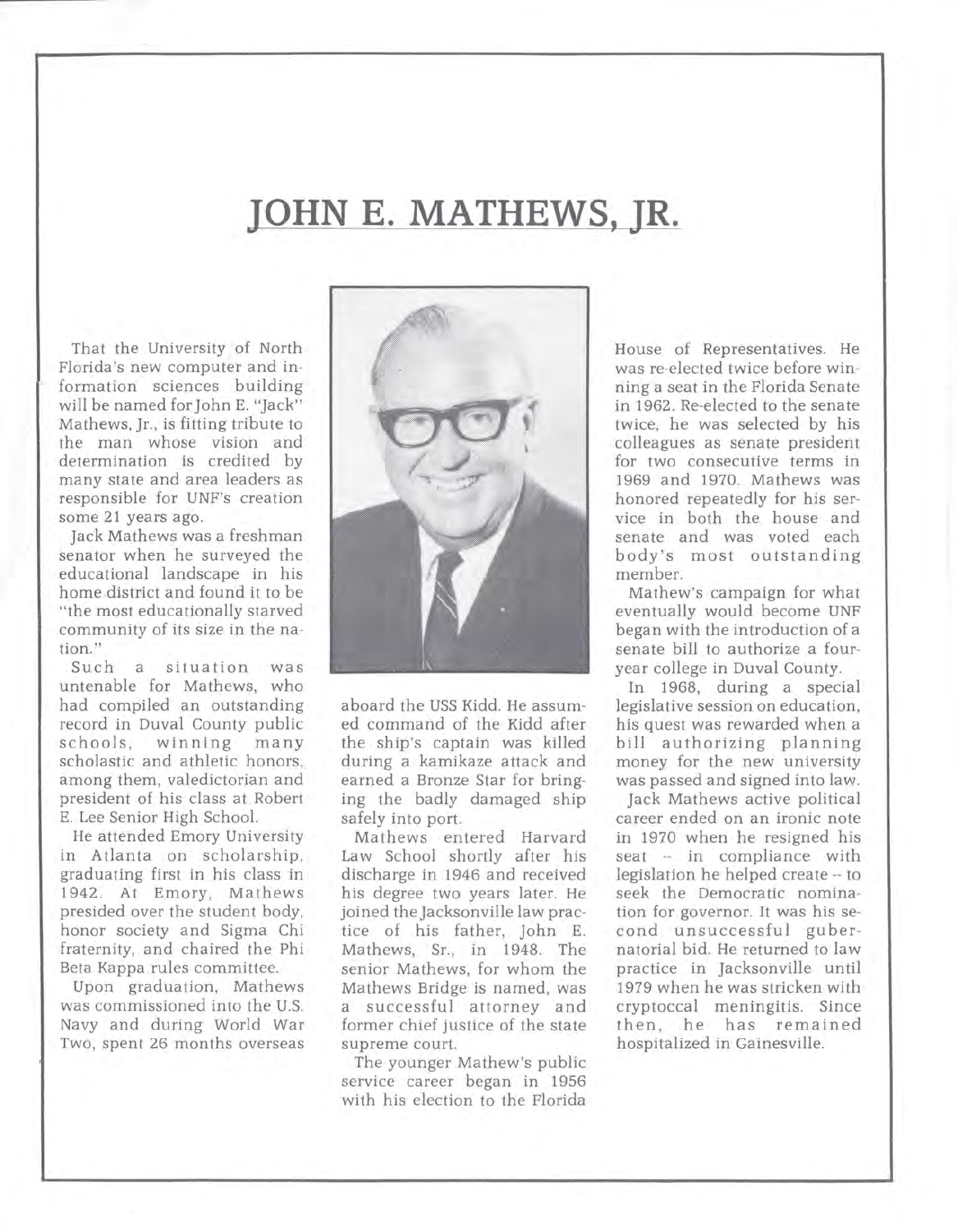### **PROGRAM**

#### Dr. Curtis L. McCray, President University of North Florida Master of Ceremonies

Invocation ................................................ Mr. Arthur I. Jacobs

#### Inauguration of Joint UF/UNF Baccalaureate Electrical Engineering Program

Remarks ............................................. President Marshall Criser

University of Florida

John E. Mathews, Jr., Computer Science Building Ground Breaking

Participants ......................................... President Curtis L. McCray

Members of the Family of John E. Mathews, Jr.

Special Guests

A Reception for Ceremony Participants and Guests will immediately follow on the University Green

Special thanks to

Watkins Engineers & Constructors

and

The Jack Tamul Ensemble

for assisting with the reception